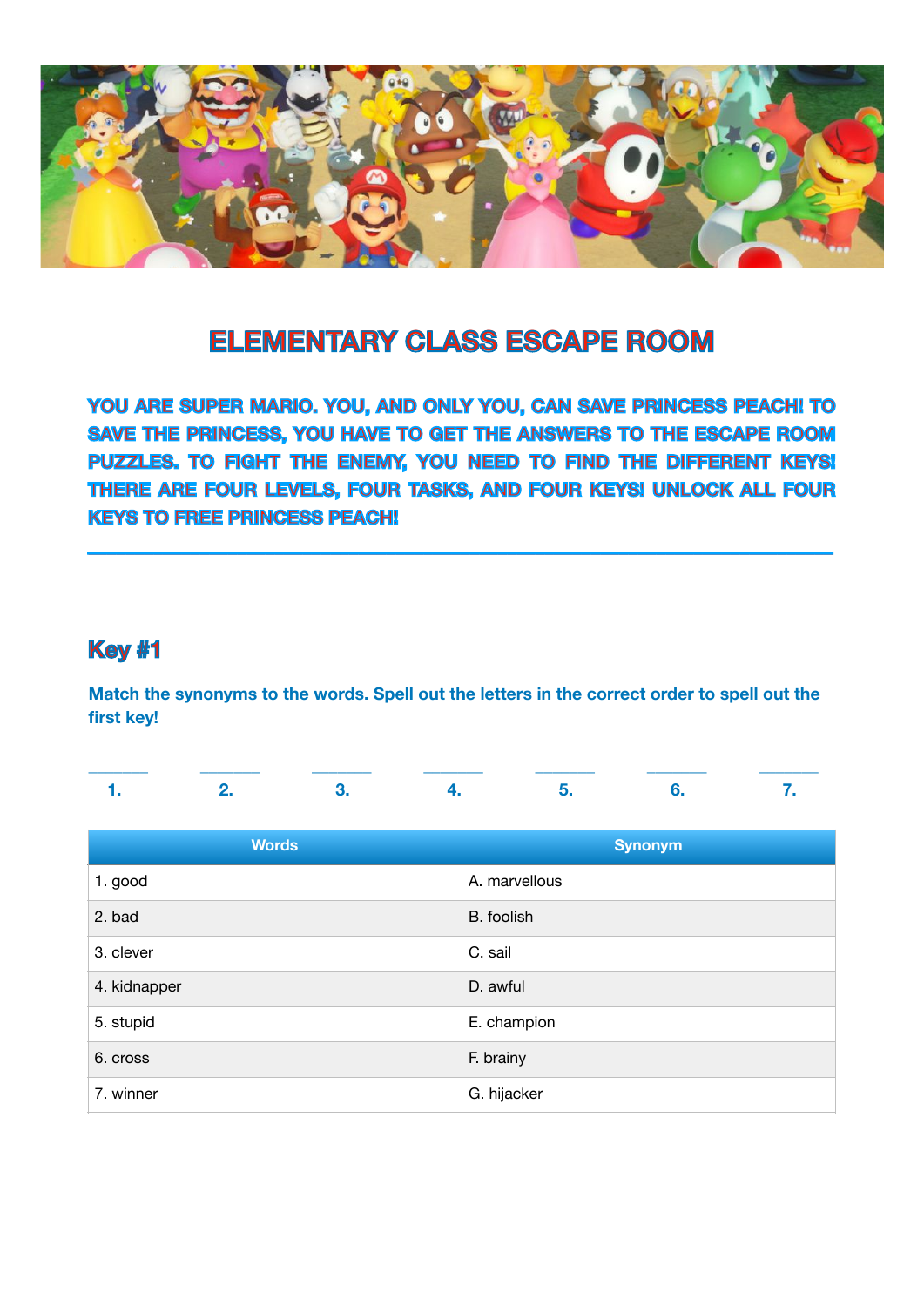### **Key #2**

**Are the following sentences right (R) or wrong (W)? Write R or W in order to spell your second key!** 

- 1. Last afternoon, my mother baked a cake.
- 2. I buyed cookies in the supermarket a month ago.
- 3. My father has a sister. His sister has a dog.
- 4. Did you go to the cinema in February? Yes, I went.
- 5. I always eat cookies in my bed.
- 6. The teacher thought her students in January, but she didn't teach in March.
- 7. The monsters like to hide next to the bed.

### **Key #3**

**Fill in the text with the words from the box. Use the first letter of the words to spell the third key!** 

|                     | 2.                                                                                                  | 3.    | 4.  | 5. | 6.                                                                     | 7. |
|---------------------|-----------------------------------------------------------------------------------------------------|-------|-----|----|------------------------------------------------------------------------|----|
|                     |                                                                                                     |       |     |    |                                                                        |    |
| opened              | switched on                                                                                         | under |     |    |                                                                        |    |
| closed              | heard                                                                                               | open  | on. |    |                                                                        |    |
|                     | This morning, I was in my kitchen. I __________________(1.) the cupboard, and took out a mug.       |       |     |    |                                                                        |    |
|                     | Then, $I_{\text{max}}$ (2.) the coffee machine. I put my mug $\text{max}$ (3.) the                  |       |     |    |                                                                        |    |
|                     | machine, and waited. I was still so sleepy. I ___________________(4.) my eyes for a minute. Then, I |       |     |    |                                                                        |    |
|                     |                                                                                                     |       |     |    | $(5.)$ a strange sound. When my eyes were $\qquad \qquad (6.)$ , I saw |    |
|                     | that there was coffee everywhere. I was so tired that I put the mug ___________________(7.) top of  |       |     |    |                                                                        |    |
| the coffee machine. |                                                                                                     |       |     |    |                                                                        |    |